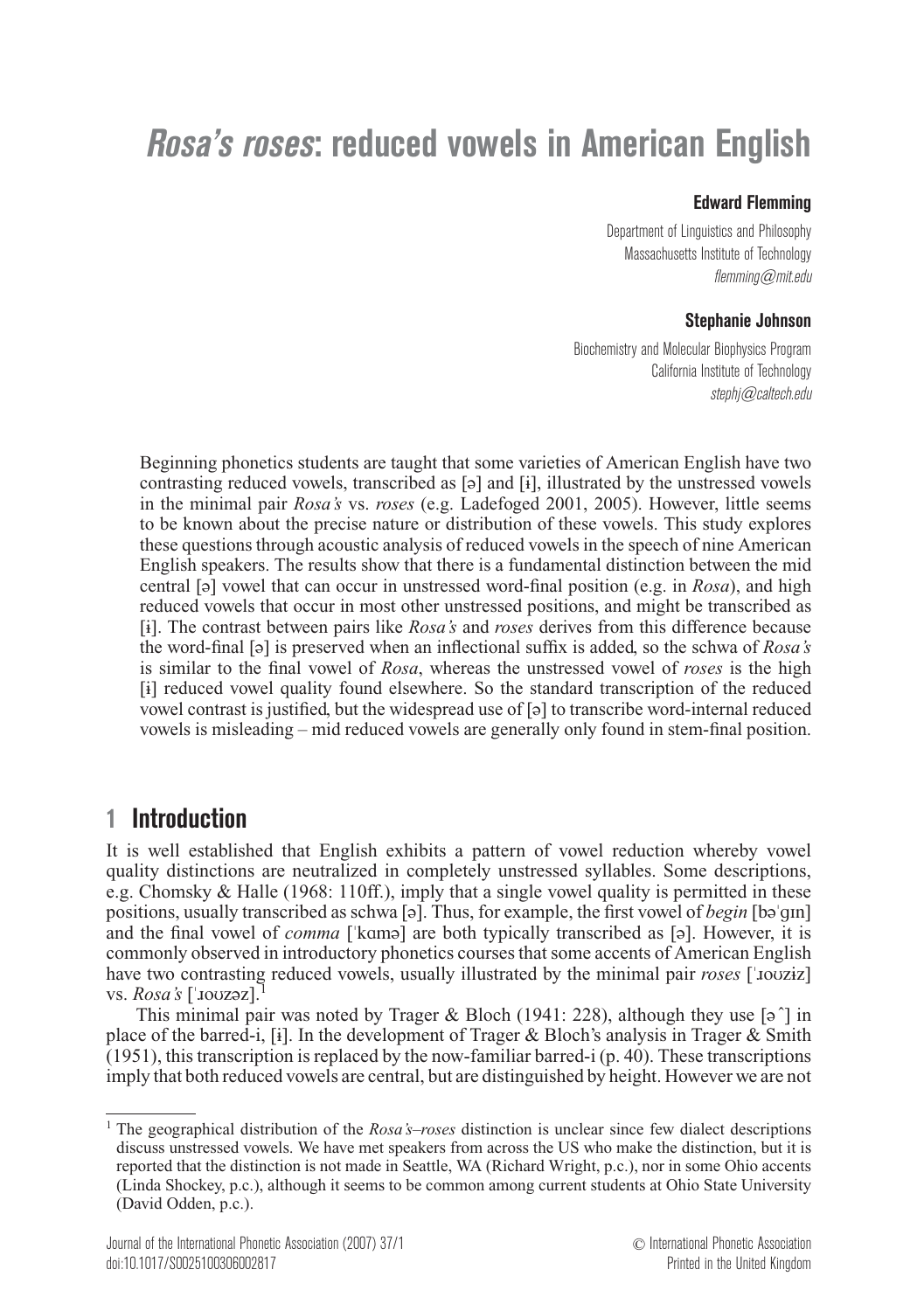aware of any previous instrumental work that verifies these characterizations. There are also few clear generalizations about the distribution of these two reduced vowels, although Trager & Bloch (1941), Trager & Smith (1951) and Bronstein (1960: 182) offer some observations. Many subsequent descriptions of English refer to a phonetic distinction between  $[\circ]$  and  $[\dot{i}]$ (e.g. Kenstowicz 1994: 26, Ladefoged 2001: 79f.) and/or the contrast between *Rosa's* and *roses* (e.g. Harris 1994: 110, Kreidler 2004: 83, Ladefoged 2005: 29), but it remains unclear whether the distinction between barred-i and schwa is a basic phonemic distinction in the relevant accents of English, or whether it is limited to a restricted environment exemplified by pairs like *roses*–*Rosa's*. This experimental study aims to clarify the realization of these two reduced vowels, and to shed some light on their relative distributions.

Besides the general desire to supplement auditory observations with instrumental data, there is some reason to be sceptical about the standard characterization of the reduced vowels. Instrumental studies of schwa in British English (Kondo 1994, Bates 1995) and Dutch (van Bergem 1994) have found that these vowels are generally high, although their precise quality is subject to considerable contextual variation. If English schwa is a high vowel, then how does it differ from the vowels that have been transcribed as barred-i?

We will see that the traditional characterization of the distinction between pairs like *roses* vs. *Rosa's* is reasonable: the unstressed vowel of *roses* is higher than the unstressed vowel of *Rosa's*, and both are central. However, the unstressed vowel of *Rosa's* differs from most word-internal unstressed vowels, such as the first vowel in *begin* [bə'qın], so it is misleading to transcribe both with the same symbol [a]. The basic distinction is in fact between word-final schwa vowels, such as the final vowel in *Rosa*, and unstressed vowels in other positions: the word-final schwa vowels are lower than most non-final unstressed vowels. The distinction between schwa and barred-i is derived from this difference because the word-final schwa quality is approximately preserved when certain suffixes, including the possessive  $\frac{\ell}{z}$ , are added. In other words, the unstressed vowel of *Rosa's* differs from the unstressed vowel of *roses* because the former is similar to a word-final schwa, whereas the latter has the usual non-final unstressed vowel quality. Accordingly, if a distinction is made between American English reduced vowels in transcription, it would be more appropriate to transcribe most non-final unstressed vowels with barred-i  $[i]$ , and reserve schwa  $[\circ]$  for word-final position.

The use of the schwa symbol to transcribe both the high reduced vowels in English (and other languages) and mid central vowels in languages like Bulgarian (Lehiste & Popov 1970) obscures an important distinction, and has led to misconceptions about the nature and typology of reduced vowels, as discussed in the conclusion.<sup>2</sup>

# **2 Procedure**

## **2.1 Materials**

To clarify the nature of the *roses*–*Rosa's* contrast, we recorded several minimal and nearminimal pairs of this form, listed in (1). The minimal pairs are constructed from pairs of words where one word ends with a sibilant fricative or affricate, sibilant [s, z,  $\lceil$ , 3, t $\lceil$ , dz], as in *rose* ['*xouz*], and the other word differs only by adding a final schwa, as in *Rosa* ['*xouz*ə]. Then the barred-i word is the plural of the sibilant-final word, e.g. *roses*, and the minimally-distinct schwa word is the possessive of the schwa-final word, i.e. *Rosa's*. The first word must end in a sibilant because the allomorph of the plural suffix that contains the barred-i only appears following a consonant.

<sup>2</sup> A similar contrast between pairs like *Rosa's* and *roses* is observed in English Received Pronunciation (RP), and other English accents, but the unstressed vowel of words like *roses* is traditionally transcribed as [I] identifying it with the vowel of *pin*. It remains to be seen whether this is primarily a difference of convention, or if it reflects a significant phonetic difference.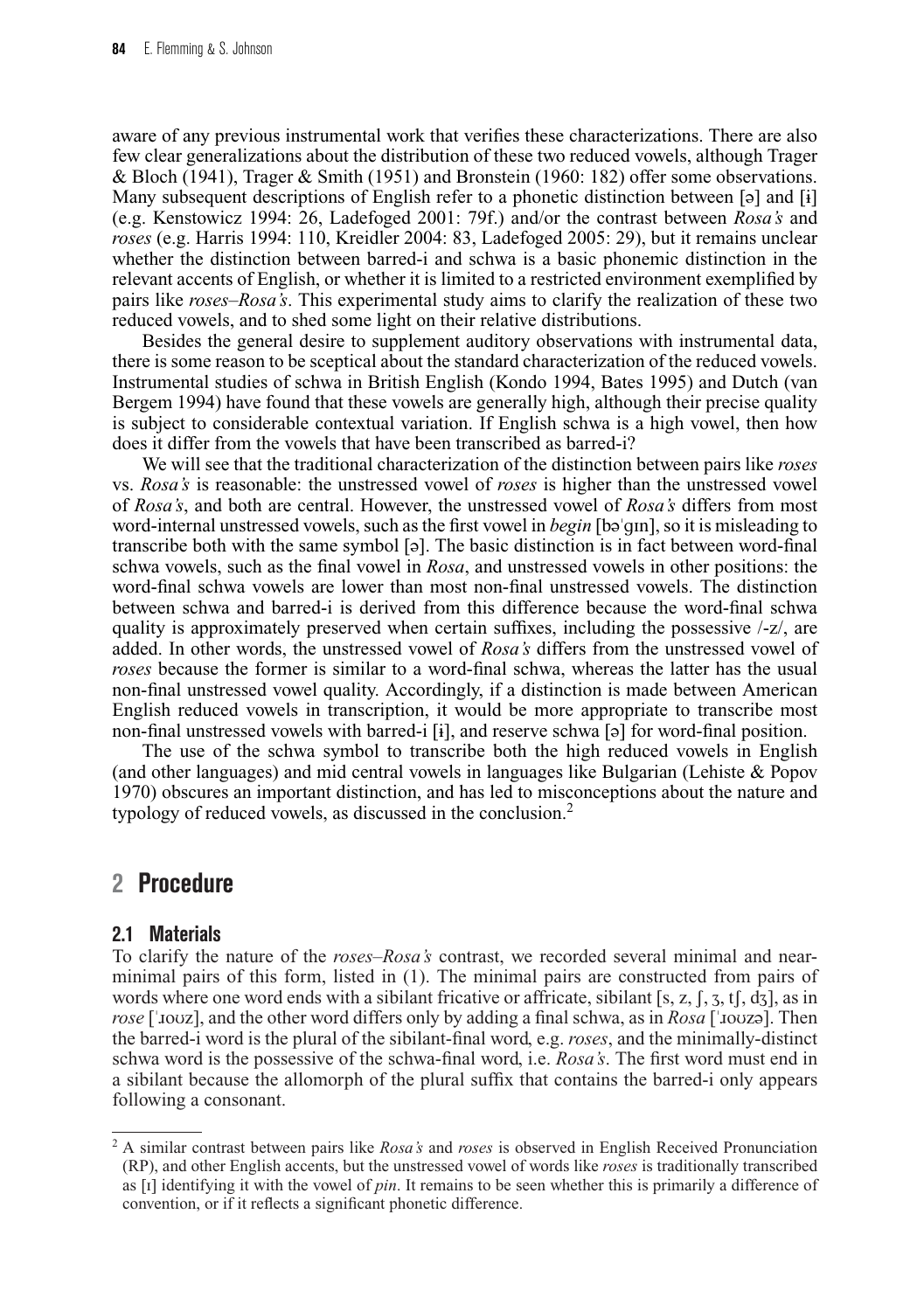Pairs of this type are very rare in American English because familiar words that end with schwa are uncommon,<sup>3</sup> and ones that are minimally-distinct from sibilant-final words are even scarcer. Accordingly, two of the pairs are not fully minimal: *ages*–*Asia's* and *hinges*–*ninja's*.

| (1) |        | <b>BARRED-I</b> | <b>SCHWA</b> |                    |  |  |
|-----|--------|-----------------|--------------|--------------------|--|--|
|     | roses  | IOUZiZ          | Rosa's       | IOUZƏZ             |  |  |
|     | leases | lisiz           | Lisa's       | 'lisəz             |  |  |
|     | rushes | IΛ [iZ          | Russia's     | 'J∧[ƏZ             |  |  |
|     | ages   | erdziz          | Asia's       | er <sub>3</sub> 2z |  |  |
|     | hinges | hindziz         | ninja's      | nmdzəz             |  |  |

To obtain a broader sample of barred-i's and schwas in the same context, preceding word-final [z], we recorded five additional barred-i plurals, listed in (2), and five plurals of schwa-final words, listed in (3).

| (2) | mazes  | (3) | sofas     |
|-----|--------|-----|-----------|
|     | boxes  |     | vodkas    |
|     | judges |     | sodas     |
|     | bushes |     | alphas    |
|     | causes |     | umbrellas |
|     |        |     |           |

Additional words were recorded to illustrate the quality of reduced vowels in word-final and word-medial positions for comparison with the prototypical examples of contrastive schwa and barred-i. Word-final schwa was exemplified by the stems of the possessives and plurals in  $(1)$  and  $(3)$ :

| (4) | Rosa   | sofa     |
|-----|--------|----------|
|     | Lisa   | vodka    |
|     | Russia | soda     |
|     | Asia   | alpha    |
|     | ninja  | umbrella |
|     |        |          |

Ten further words exemplified non-final reduced vowels (5). The first five, in (5a), contain reduced vowels between coronals (alveolars and palato-alveolars) – i.e. in segmental contexts similar to the reduced vowels in the minimal pairs – while the remaining five words, in (5b), contain reduced vowels adjacent to non-coronal consonants.

| (5) | a. | rhapsody  | b. | begin     |
|-----|----|-----------|----|-----------|
|     |    | suggest   |    | report    |
|     |    | suspend   |    | compare   |
|     |    | prejudice |    | probable  |
|     |    | today     |    | suffocate |

<sup>&</sup>lt;sup>3</sup> Schwa-final words are plentiful in non-rhotic accents, such as English Received Pronunciation, because they have developed from words with unstressed final rhotic vowels. All of our subjects spoke rhotic varieties.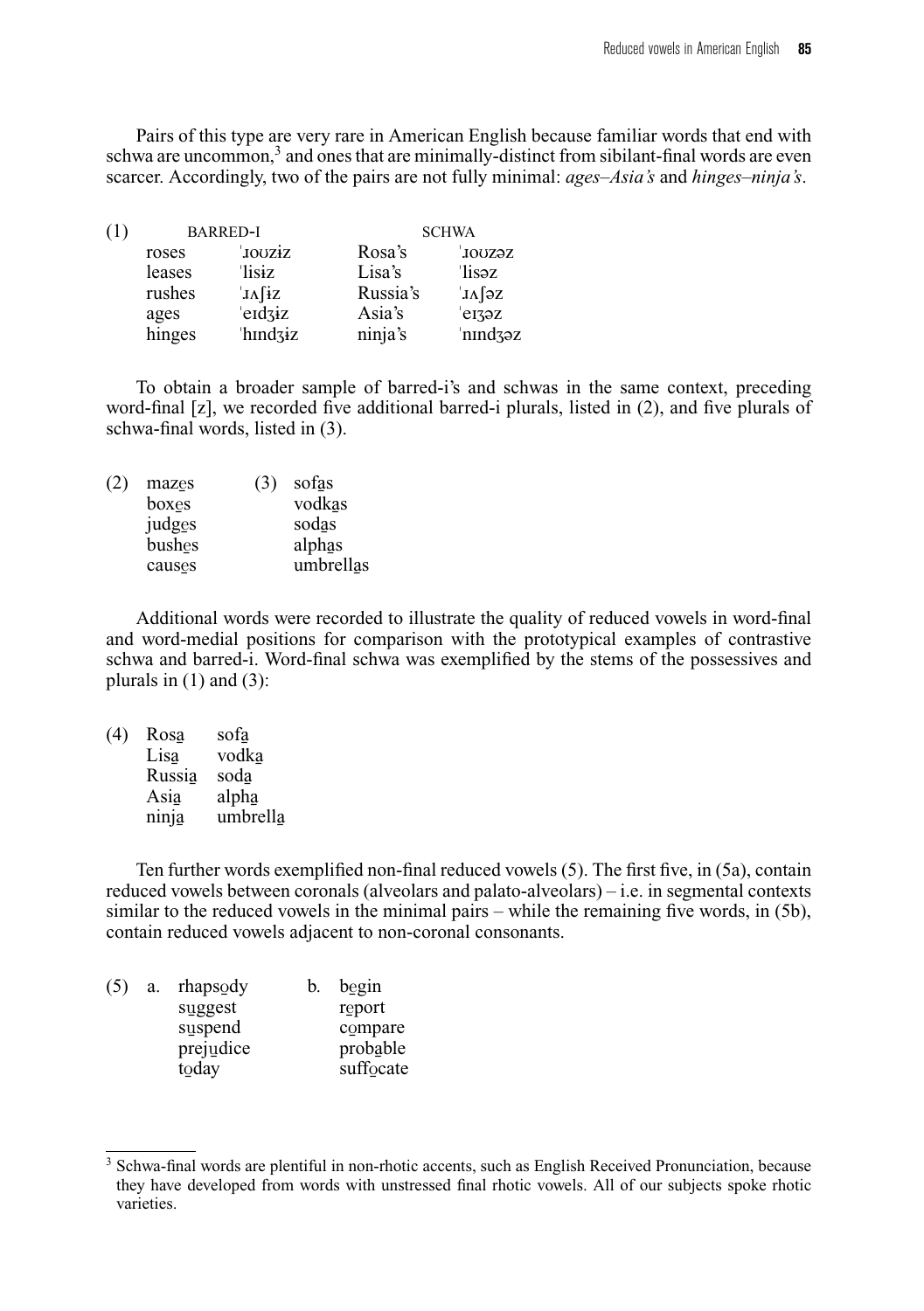Finally, we recorded a set of monosyllabic words, given in (6), containing a variety of full vowels in order to obtain a sense of the vowel spaces of the speakers.

 $(6)$  heed [i] hid  $\begin{bmatrix} 1 \end{bmatrix}$ head  $[\varepsilon]$ <br>had  $[\varepsilon]$  $\lceil$ æ $\rceil$ odd [a] hood [v] who [u]

The words were read in the sentence frame 'Say \_\_\_ to me'. The sentences were arranged in pseudo-random order, subject to the constraint that the two members of a minimal pair had to occur in different halves of the list. Filler items were added at the beginning and end of each page of the list. Each subject read each word twice. Subjects were recorded onto DAT tape in a sound attenuated room. The recordings were then downsampled to a sampling rate of 11025 Hz and transferred to a computer for acoustic analysis.

Subjects were Stanford students. All were native speakers of English with no reported speech or hearing problems. Nine were female, and three were male. The subjects spoke a variety of US dialects, mainly Western (in the sense of Labov, Ash & Boberg 2006), but all distinguished the minimal pairs in the judgement of the experimenters. These judgements were supported by the acoustic analysis and perceptual test reported below.

#### **2.2 Analysis**

The frequencies of the first two formants of the reduced vowels were measured at the midpoint of the vowel using the formant analysis algorithm in the Praat acoustic analysis program, corrected by reference to FFT spectra where necessary. The word 'compare' frequently lacked any voiced vowel in the first syllable due to aspiration of the initial stop, so it was impossible to measure the first formant frequency, and these words were discarded from the analysis. Three further utterances had to be excluded because subjects mis-read the target word.

Full vowels were measured using the same procedure, except that formant frequencies were measured where the formants remained level, or at extreme values (maxima or minima) of the formants.

# **3 Results**

#### **3.1 Barred-i vs. schwa: minimal pairs**

In the analysis we will only present data on the nine female speakers to minimize variation between speakers in overall formant ranges, but the results for the three male speakers are qualitatively similar.

A scatter plot of the first two formant frequencies of vowels from the minimal pairs for all female speakers are shown in figure 1, with the mean formant frequencies of the full vowels plotted to provide a frame of reference. The mean formant frequencies of barred-i, schwa, and the full vowels are also listed in tables 1 and 2.

Schwa has a higher mean F1 than barred-i (table 1), indicating that the schwa vowels are lower than the barred-i's, as implied by the standard transcriptions. The mean F1 of barred-i is similar to that of the lax high vowels  $\lceil \cdot \rceil$  and  $\lceil \cdot \rceil$ , while the mean F1 of schwa is somewhat higher, with substantial variation ranging into mid-vowel territory. The mean F2 of schwa is slightly lower than the mean F2 of barred-i, so barred-i's tend to be more fronted. However,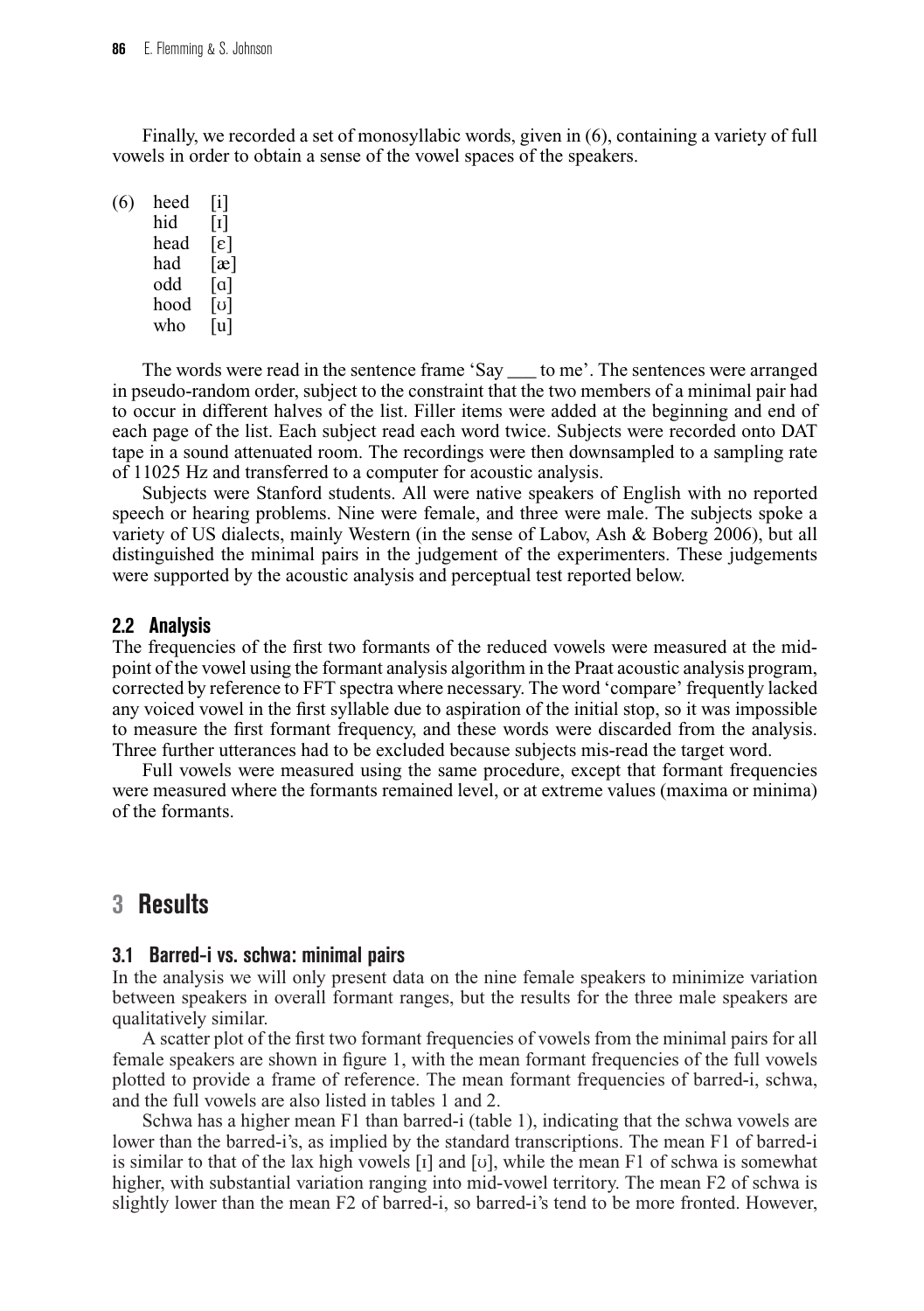

- Figure 1 Formant frequencies of all tokens of barred-i (filled triangles) and schwa (open squares) from the minimal pairs, and the mean formant frequencies of the full vowels (gray circles).
- **Table 1** Mean formant frequencies and standard deviations (Hz) of barred-i and schwa vowels from the minimal pairs read by nine female speakers.

|          |     | (SD) | F9   | (SD)  |
|----------|-----|------|------|-------|
| barred-i | 449 | (56) | 1922 | (121) |
| schwa    | 539 | (90) | 1797 | (97)  |

|  |  | Table 2 Mean formant frequencies and standard deviations (Hz) of the full vowels, read by nine female speakers |  |  |  |  |  |  |  |  |  |
|--|--|----------------------------------------------------------------------------------------------------------------|--|--|--|--|--|--|--|--|--|
|--|--|----------------------------------------------------------------------------------------------------------------|--|--|--|--|--|--|--|--|--|

|      | F1   | (SD) | F2   | (SD)  |
|------|------|------|------|-------|
| heed | 342  | (36) | 2846 | (103) |
| hid  | 503  | (66) | 2293 | (94)  |
| head | 743  | (75) | 2094 | (88)  |
| had  | 1002 | (95) | 1843 | (98)  |
| odd  | 858  | (80) | 1296 | (94)  |
| hood | 538  | (66) | 1623 | (216) |
| who  | 372  | (37) | 1345 | (274) |

mean F2 of barred-i is still considerably lower than mean F2 of lax front [I] in *hid* (2293 Hz), so it is reasonable to describe most barred-i's as central vowels.

The significance of the differences in mean formant frequencies of barred-i and schwa was tested using ANOVA with effects VOWEL ('barred-i' or 'schwa'), PAIR, and SUBJECT (treated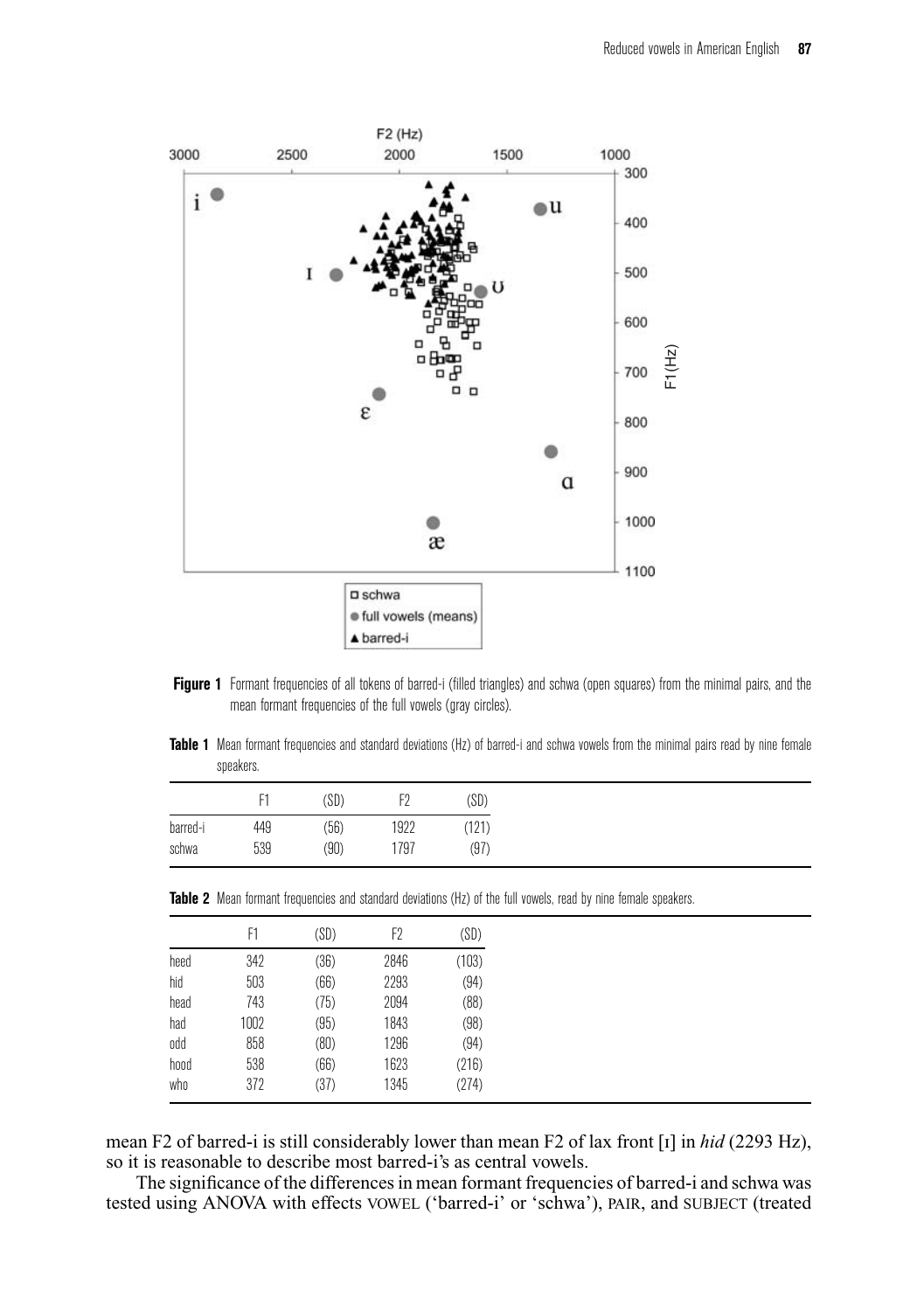| Factor                 | df | Ł     | 0 < F      |
|------------------------|----|-------|------------|
| VOWFI                  |    | 53.70 | $0.0001**$ |
| SUBJECT                | 8  | 13.80 | $0.006**$  |
| PAIR                   | 4  | 9.24  | $0.00**$   |
| $SUBJFCT \times VOWFI$ | 8  | 2.55  | $0.03*$    |
| $SUBJFCT \times PAIR$  | 32 | 0.48  | 0.98       |
| $VOWFI \times PAIR$    | 4  | 2     | 0.12       |
| error                  | 32 |       |            |

**Table 3** Summary of ANOVA results for F1 (N = 90). \*significant at  $p < 0.05$ , \*\* significant at  $p < 0.01$ .

**Table 4** Summary of ANOVA results for F2 (N = 90).  $*$  significant at  $p < 0.05$ ,  $**$  significant at  $p < 0.01$ .

| Factor                 | df |       | p < r      |
|------------------------|----|-------|------------|
| VOWEL                  |    | 33.90 | $0.0004**$ |
| SUBJECT                | 8  | 6.94  | $0.003**$  |
| PAIR                   | 4  | 8.04  | $0.0001**$ |
| SUBJECT $\times$ VOWEL | 8  | 5.34  | $0.0003**$ |
| SUBJECT $\times$ PAIR  | 32 | 1.68  | 0.07       |
| VOWEL $\times$ PAIR    | 4  | 0.42  | 0.80       |
| error                  | 32 |       |            |

as a random effect).<sup>4</sup> PAIR identifies the minimal pair that a word belongs to. It is not possible to distinguish the three-way interaction from the error term in a model of this kind, so the significance of this interaction cannot be tested (Raaijmakers, Schrijnemakers & Gremmen 1999). The formant frequencies of the two repetitions of each word by a given speaker were averaged together for the analysis, yielding 90 observations altogether (9 speakers  $\times$  10 words).

The results of the ANOVAs for F1 and F2 are summarized in tables 3 and 4. The difference in F1 between barred-i and schwa is significant  $(p < 0.01)$ . There is also a significant interaction between VOWEL and SUBJECT, showing that the magnitude of the difference between barred-i and schwa varies across subjects, but mean F1 of barred-i is higher than mean F1 of schwa for all nine speakers.

The difference in F2 between schwa and barred-i is also significant (table 4). The interaction between VOWEL and SUBJECT is again significant – the difference in F2 is small for some speakers, although it is never reversed.

In summary, the traditional characterization of the distinction between barred-i and schwa in pairs like *roses-Rosa's* is reasonable: barred-i in these words is high, schwa is generally lower, and both are central.

The minimal pairs are generally easy to distinguish, although there is variation between speakers. The overlap apparent in figure 1 is due in part to the fact that data from all speakers and segmental contexts are plotted together. The perceptibility of the difference was verified in a small listening test. Six subjects were presented with a sequence of 25 minimal pairs (*roses*–*Rosa's*, *leases*–*Lisa's*, *rushes*–*Russia's*), each produced by a single speaker, and asked

<sup>4</sup> It is not necessary to treat PAIR as a random effect, since the members of each pair are matched with respect to properties that are likely to affect formants of the target vowels since they are near-minimal pairs (Raaijmakers, Schrijnemakers & Gremmen 1999).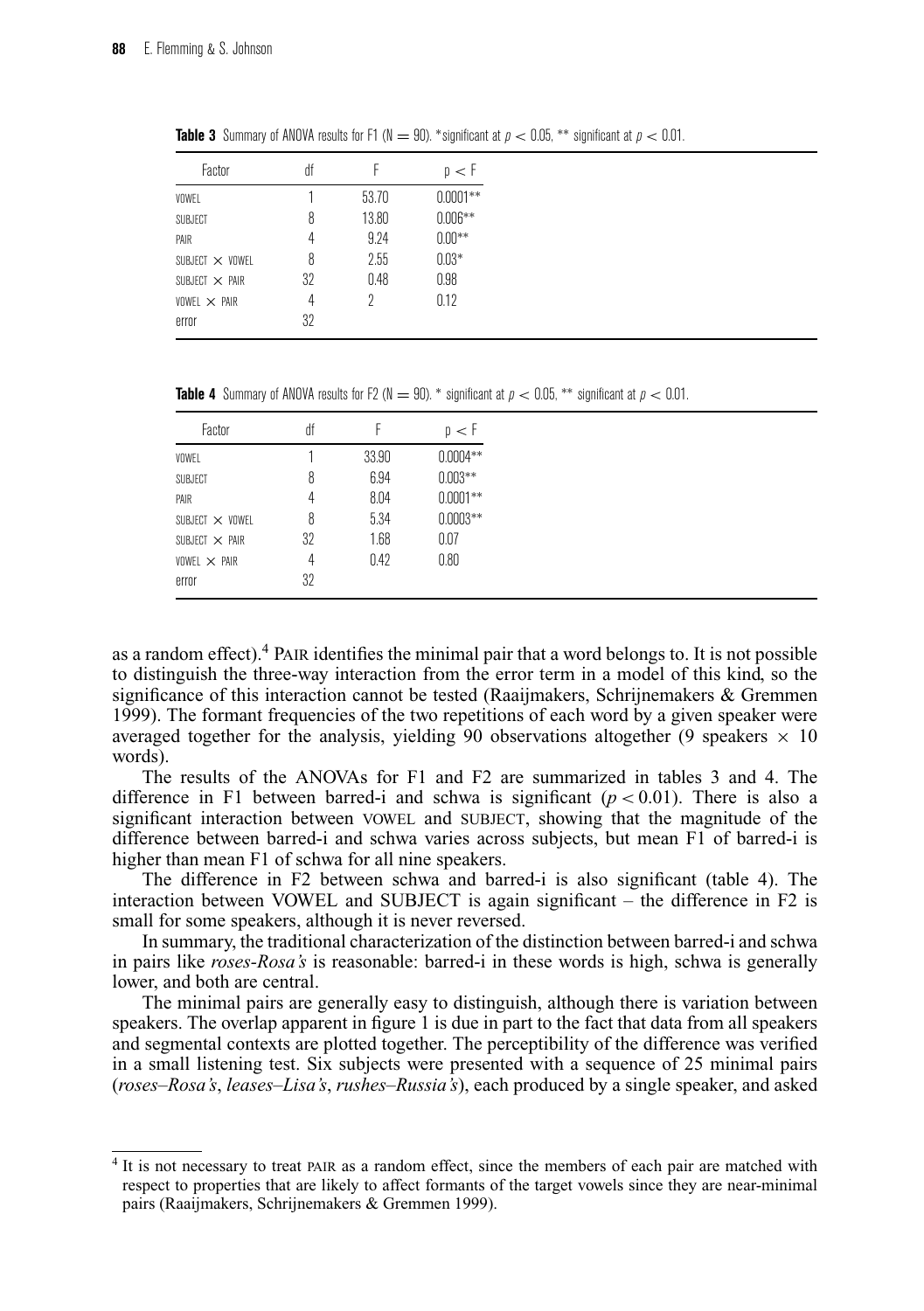



|                           | Examples      | F1  | (SD)  | F <sub>2</sub> | (SD)  |
|---------------------------|---------------|-----|-------|----------------|-------|
| schwa (plural/poss.)      | Rosa's, sofas | 556 | (88)  | 1791           | (112) |
| barred-i                  | roses         | 446 | (54)  | 1912           | (123) |
| non-final reduced vowels: |               |     |       |                |       |
| all                       | begin         | 445 | (83)  | 1829           | (564) |
| coronal context           | suggest       | 415 | (52)  | 2042           | (177) |
| final schwa               | soda          | 665 | (115) | 1772           | (138) |

**Table 5** Mean formant frequencies and standard deviations (Hz).

to identify the order in which the words were presented. On average, 88% of pairs were identified correctly, and all subjects performed at well above chance levels.

### 3.2 Other examples of schwa and barred-i

The reduced vowels from plurals of schwa-final words (e.g. *sofa*2*s*) have similar formant frequencies to the vowels in possessives of schwa-final words (e.g. *Rosa*2*'s*), as shown by the scatter plot in figure 2. This supports the practice of transcribing both as schwa, and suggests that the schwa vowels observed in the minimal pairs are not atypical for this segmental context. The reduced vowels in the additional plurals (2) are also very similar to the barred-i's observed in the minimal pairs (figure 3). Table 5 lists the mean formant frequencies for schwa in possessives and plurals (combined), barred-i, and non-final unstressed vowels.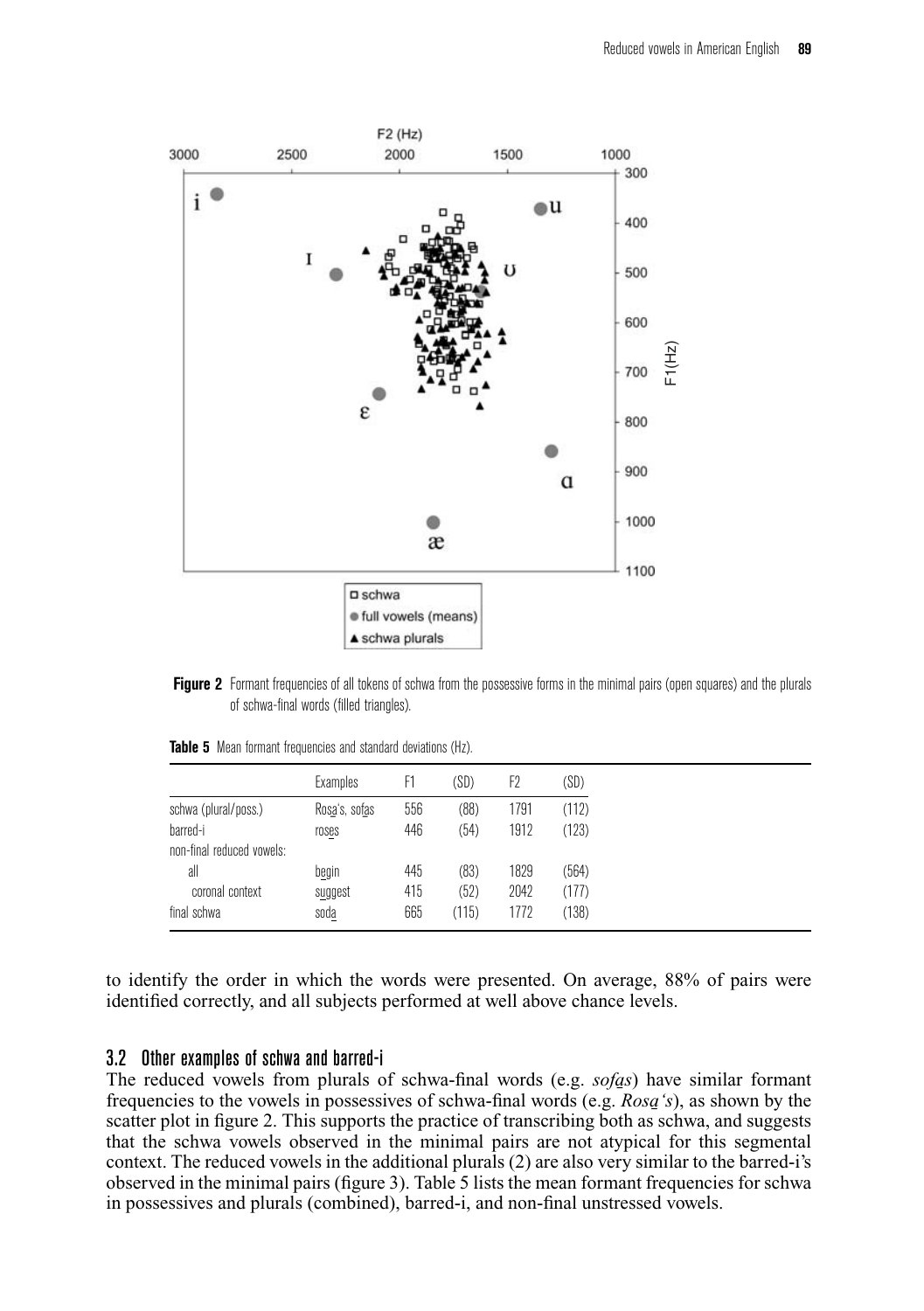

**Figure 3** Formant frequencies of all tokens of schwa from the possessive forms in the minimal pairs (open squares) and the plurals of schwa-final words (filled triangles).

#### 3.3 Non-final reduced vowels

Figure 4 shows a scatterplot of the unstressed reduced vowels from non-final positions (e.g. *begin*, *suggest*), plotted together with the barred-i's from the minimal pairs for comparison. It can be seen that the non-final reduced vowels cover a much wider range of F2 frequencies than the reference barred-i's, but in F1 they are quite comparable in mean and standard deviation, and tend to have lower F1 than schwa (table 5).

The great variation in F2 is due to the fact that F2 in reduced vowels is highly dependent on the segmental context (Kondo 1994, Bates 1995, cf. van Bergem 1994 on Dutch schwa), and the medial unstressed vowels appear in a much greater variety of contexts than the barred-i's found in plurals. Extremely low F2s are observed in the reduced vowel of *probable* (mean 1159 Hz), where the preceding vowel is back  $\lceil \alpha \rceil$ , the following syllable contains a strongly velarized lateral, and the surrounding consonants are labials so the lips are probably never fully opened during the reduced vowel. High F2 is observed in the reduced vowel of *begin*, presumably due to the following velar which is fronted in the context of the following front vowel [i].

The barred-i's plotted in figure 4 all appear between coronal fricatives, so the most comparable medial reduced vowels are those that appear between coronal consonants. Just these medial reduced vowels are plotted in figure 5, with the barred-i's for comparison. It can be seen that the formant frequencies are very similar, although the medial reduced vowels range into higher values of F2, particularly adjacent to a palato-alveolar as in *suggest* and *prejudice*. Consequently it seems likely that the barred-i found in words like *roses* is essentially the same as other non-final reduced vowels – that is, a high vowel, with backness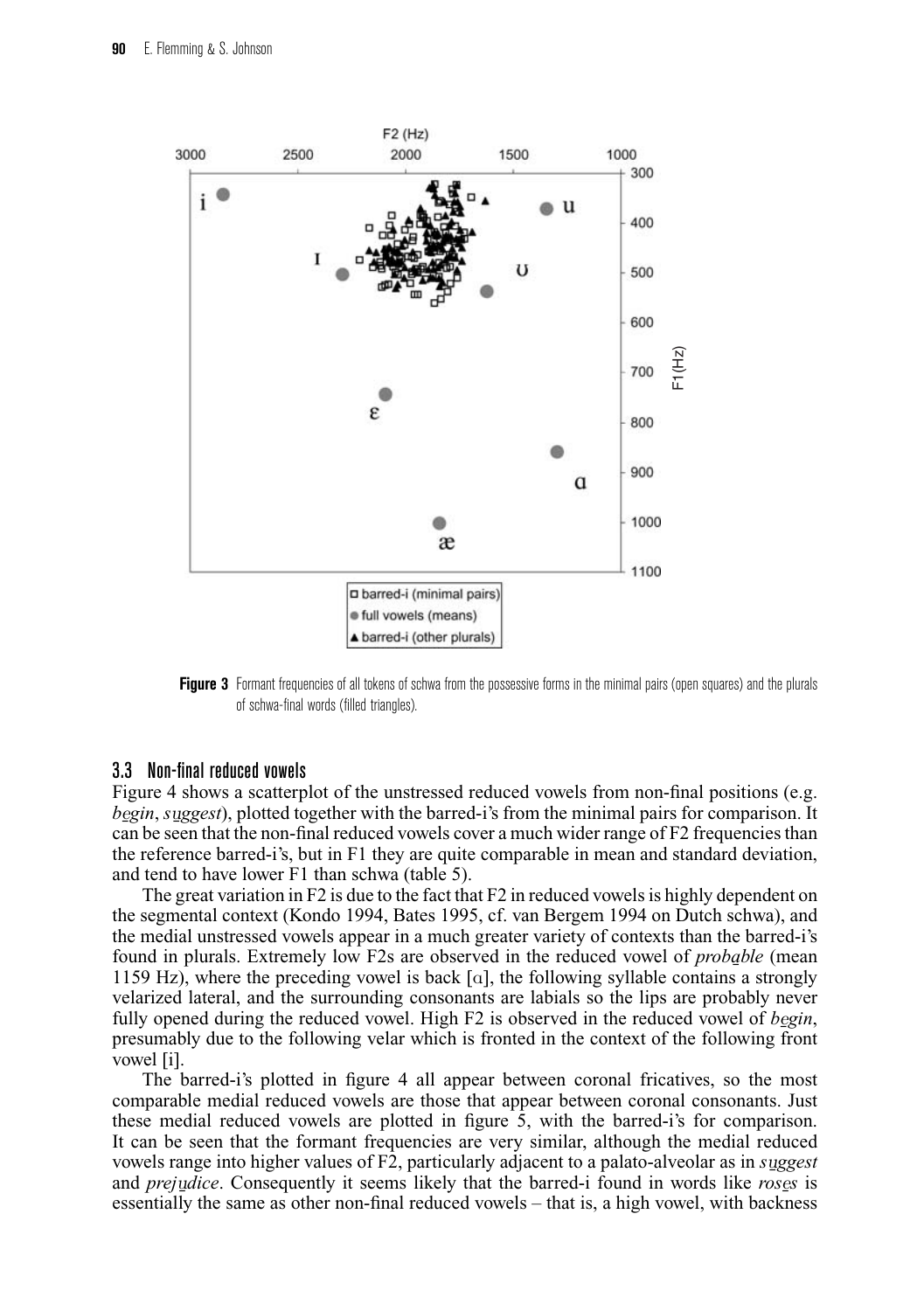

Figure 4 Formant frequencies of all tokens of non-final reduced vowels (open squares) and barred-i from minimal pairs (filled triangles).

and rounding (and hence F2) dependent on segmental context – and both are distinct from schwa as observed in words like *Rosa's*.

#### 3.4 Final schwas

The mean F1 of unsuffixed final schwa (e.g. *Rosa*) is even higher than in the possessives or plurals of these words (*Rosa's*, *sofas*) (see table 5). Figure 6 shows that F1 of word-final schwa varies across a wide range, extending to the vicinity of low vowels, although the mean of 659 Hz indicates a mid vowel.

## **4 Discussion**

This study of reduced vowels reveals a fundamental distinction between word-final schwa and other reduced vowels: word-final schwas center around a mid vowel quality, while reduced vowels in other positions are generally high. This suggests that the minimal contrast in pairs like *roses*–*Rosa's* arises because the word-final vowel quality of *Rosa* is partially preserved on the addition of an inflectional suffix such as the possessive /-z/, while the reduced vowel in *roses* is the usual high, centralized vowel quality found in non-final unstressed vowels.

The difference between final and non-final reduced vowels can be related to differences between the unstressed vowel systems in these positions. While non-final schwa is not in contrast with other unstressed vowel qualities, there are four contrasting unstressed vowel qualities in word-final position: /i,  $\phi$ , ou/, and the rhotic vowel / $\phi$ / (Hayes 1995: 14f.), as is shown in (7). The fact that all the final vowels in (7) are preceded by flaps provides evidence that they are in fact completely unstressed, because, in word-internal contexts, flapping only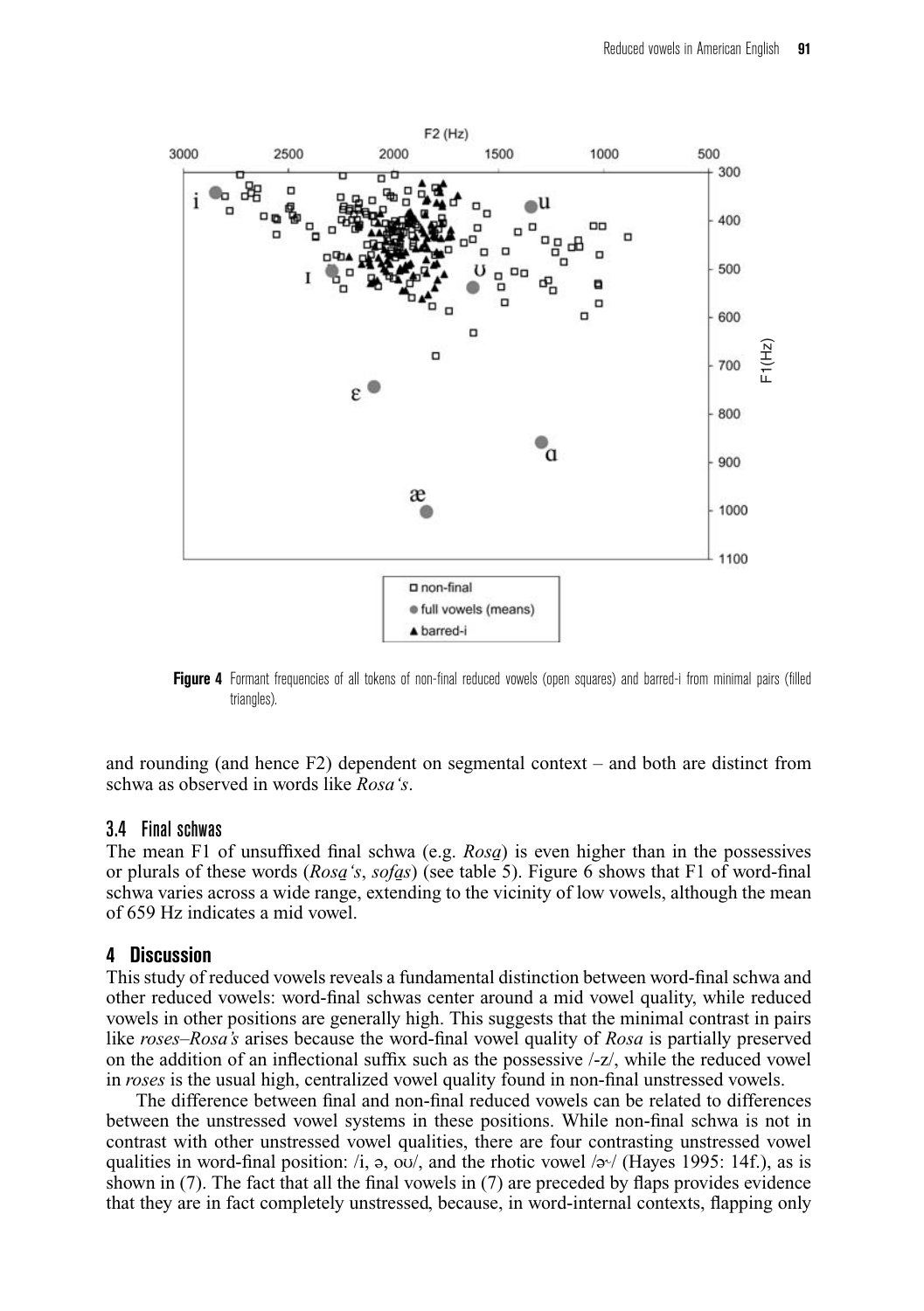

**Figure 5** Formant frequencies of non-final reduced vowels from coronal contexts (open squares) and barred-i from minimal pairs (filled triangles).

applies before unstressed vowels (Kahn 1976, Zue & Laferriere 1979, Shockey 2003: 29). This diagnostic indicates that full vowels in non-final position receive at least secondary stress (with a few systematic exceptions discussed below), so forms like <sup>∗</sup>['p<sup>h</sup><sub>Jourin</sub>] (cf. *protein* ['p<sup>h</sup><sub>IoU</sub>tin]) and \*['manəroun] (cf. *monotone* ['manəˌtoun]) are ill-formed.

| (7) | $\lceil$ puri | pretty |
|-----|---------------|--------|
|     | $[$ [expled]  | beta   |
|     | [ˈmɑroʊ]      | motto  |
|     | [ˈerə∿]       | letter |

Given the three-way contrast between non-rhotic vowels, the fact that final schwa is nonhigh serves to keep it distinct from  $\lambda$ , ou $\lambda$ . In the absence of contrast, reduced vowels can be realized as high without endangering any contrasts. Under these circumstances, high vowels are generally preferred because they require minimal opening of the constricted vocal tract required for adjacent consonants (van Bergem 1994, Bates 1995, Flemming 2004).

Note that unstressed vowels other than those usually transcribed as schwa  $\lceil 5 \rceil$  can appear in non-final unstressed positions but they do not minimally contrast with schwa. Hayes (1995: 14f.) observes that American dialects allow [I] to appear in unstressed syllables preceding the velar nasal [n], as indicated by the appearance of flaps in words like *Keating* [ $[k^h$ irn], and [i] and [ou] can occur unstressed before vowels (e.g. *Whittier* ['wIria~], *Ottawa* ['aroua]) (cf. Liberman & Prince 1977: 272f.). However, schwa does not occur in either context and so does not contrast with these other unstressed vowel qualities. The sequence [ju] or [ju] also appears in unstressed syllables in words like *argument* ["angjumont] and *occupation*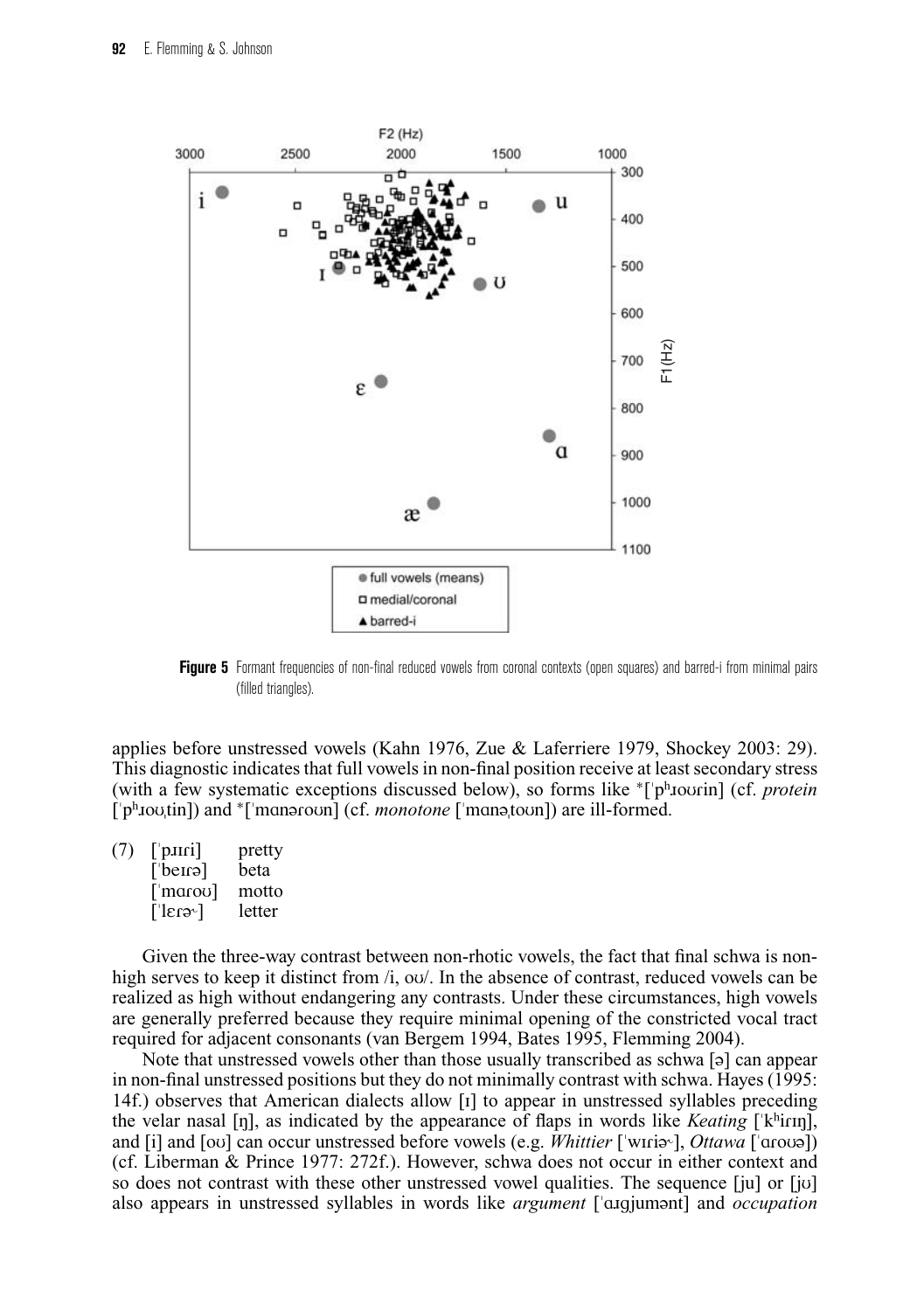

**Figure 6** Formant frequencies of schwa from minimal pairs (open squares) and word-final schwa (filled triangles).

 $\lceil \text{aki} \rceil$ . Flapping is not applicable as a diagnostic of lack of stress in this case since flapping does not apply before glides, but a light syllable preceding the primary stress cannot be stressed (e.g. Liberman & Prince 1977, Hayes 1981), so it is safe to say that the second syllable of *occupation* lacks stress. Again, there is no minimal contrast with schwa. In fact unstressed [ju] is in free variation with  $\pi$  [ja] (e.g.  $\pi$  [akja' peIfn]).<sup>5</sup>

These observations raise questions as to why these vowel qualities appear in these particular contexts. The feasibility of a pre-vocalic contrast between unstressed  $/i$  and  $/ov/can$ be seen as related to the presence of intervocalic glides in these sequences. That is phonetic glides similar to [j] and [w] appear in sequences of  $\frac{1}{V}$  and  $\frac{1}{\omega V}$  respectively, making it possible to realize a larger and longer difference in the formants of the two vowels than

<sup>5</sup> Thanks to an anonymous reviewer for bringing this case to our attention. The same reviewer suggests that [(j)u] can occur unstressed in the second syllables of *issue* and *tissue*. Impressionistic judgements of stress vary in cases like these. For example, *Merriam-Webster's Collegiate Dictionary* (11th edition) marks an optional secondary stress on the final syllables of these words whereas Kenyon & Knott (1953) does not (part of a pattern according to which very few word-final secondary stresses are marked, except in compound words). We analyze these syllables as bearing secondary stress. We do not know of any independent diagnostics of stress that are applicable to these words, but some evidence that final /u/ must bear at least secondary stress comes from an informal poll of American English speakers showing that they generally do not flap /t/ before final /u/ in Latin phrases like *in situ* and *ex mero motu*, even if they do flap /t/ before /ou/, as in the phrase *in toto* (Donca Steriade, p.c.). In any case, the key observation that there are contrasts between unstressed vowels in word-final position but not in non-final position remains unchanged whether or not  $[(i)u]$  is part of the word-final unstressed inventory.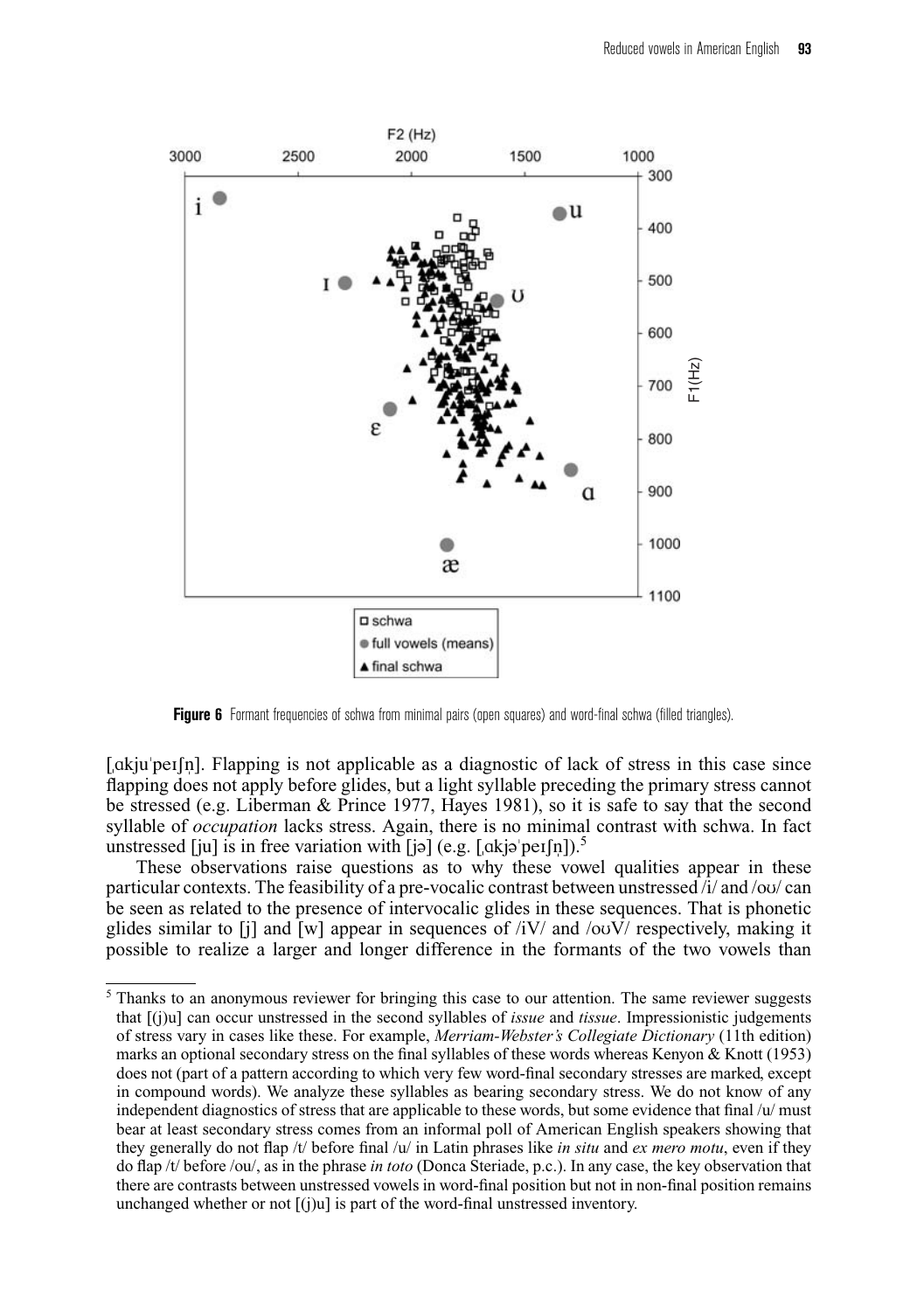would normally be possible in a non-final unstressed vowel. The basis for the occurrence of unstressed [I] in [IN] is less clear. In the study of non-final schwas we observed that F2 of these vowels is strongly dependent on segmental context, so it is possible that the observed [I] results from assimilation to the following velar nasal.

The same correlation between quality of reduced vowels and the system of vowel contrasts that is observed within English is also observed across languages. That is, a contextuallyvariable vowel, high in most consonantal contexts, (which we will refer to as [È] for brevity) only seems to be found where all vowel quality contrasts have been neutralized, as in English non-final unstressed positions. For example, Bergem (1994) shows that vowel reduction in Dutch yields a vowel that shows a very similar pattern of variation to English  $[i]$ . On the other hand, mid central  $\lceil \varphi \rceil$  is only found in contrast with higher vowels, as in word-final unstressed position in English. For example reduced vowel inventories of the general form  $[i, \infty, u]$  occur in unstressed syllables in Russian<sup>6</sup> (Padgett & Tabain 2005), Bulgarian (Lehiste & Popov 1970), and in final unstressed syllables in Brazilian Portuguese (Mattoso Camara 1972). We do not find reduced inventories of the form  $[i, i, u]$ .

In Flemming (2004) this typology is analyzed in terms of a conflict between a preference to minimize effort and a preference for perceptually distinct contrasts (cf. Lindblom 1990). In the absence of vowel quality contrasts, effort minimization dominates and the result is a vowel that is strongly assimilated to its context – i.e. what we are labeling as  $[i]$ . Where vowel contrasts are maintained, distinctiveness is better served by an inventory of the form  $[i, \varphi, u]$ (or variants such as English word-final [i,  $\varphi$ , ou]) where mid  $[\varphi]$  provides a better contrast with the higher vowels than [È] would. The analysis implies that a language with both contrastive and non-contrastive reduced vowels could have both  $\lceil 5 \rceil$  and  $\lceil \frac{1}{2} \rceil$  in the respective contexts – English confirms that prediction.

The typological generalization about the distribution of  $[i]$  and  $[i]$  is obscured by the common practice of transcribing both types of vowel as [ $\sigma$ ]. For example, the Dutch reduced vowel is conventionally transcribed as  $[\circ]$  although it is high in most contexts. Transcription practices in American English are further confused by the fact that [È] is distinguished from  $[\circ]$ , but  $[\circ]$  is used to transcribe most medial and final unstressed vowels while  $[\circ]$  is mainly used in transcribing certain suffixes. We have seen that the actual basic distinction is between word-final reduced vowels and all other reduced vowels, including the vowel of the plural suffix, so it would be more accurate to transcribe all vowels in the latter class as [i] while reserving [a] for stem-final reduced vowels as in *Rosa* and *Rosa's*.

The preservation of word-final schwa quality in suffixed words like *Rosa's* and *sofas* is part of a more general pattern: all word-final unstressed vowel qualities are preserved under affixation of the plural or possessive suffix, so ['siriz] *cities* preserves the unstressed tense [i] that otherwise only appears in word-final position, and the same applies to the [ou] of ['marouz] *mottoes*. So the minimal contrast between barred-i and schwa in pairs like *roses*–*Rosa's* can only arise because of the difference in morphological structure between the two words: in *roses* the stem boundary precedes the reduced vowel, [[1002] $i$ z], while in *Rosa's* it follows it, [[100z<sup>3</sup>]z]. This contrast does not arise in other contexts, such as within monomorphemic words.

It would be interesting to investigate the same issues in English Received Pronunciation (RP) because impressionistic descriptions of this accent suggest that it may differ from the American English accents described here. First, the distinction between pairs like *Rosa's* and *roses* is usually transcribed in terms of a difference between  $\lceil 9 \rceil$  and  $\lceil 1 \rceil$  – that is, the vowel of the unstressed syllable of*roses*is identified with the stressed vowel quality found in words like *kit*. Second, a similar distinction is claimed to be possible in non-final unstressed syllables.

 $6$  According to standard descriptions, the system is [i, v, u] in the syllable immediately preceding stress – i.e. the 'schwa' vowel is lower-mid in this position. Padgett & Tabain (2005) find some evidence in support of this claim in their acoustic study.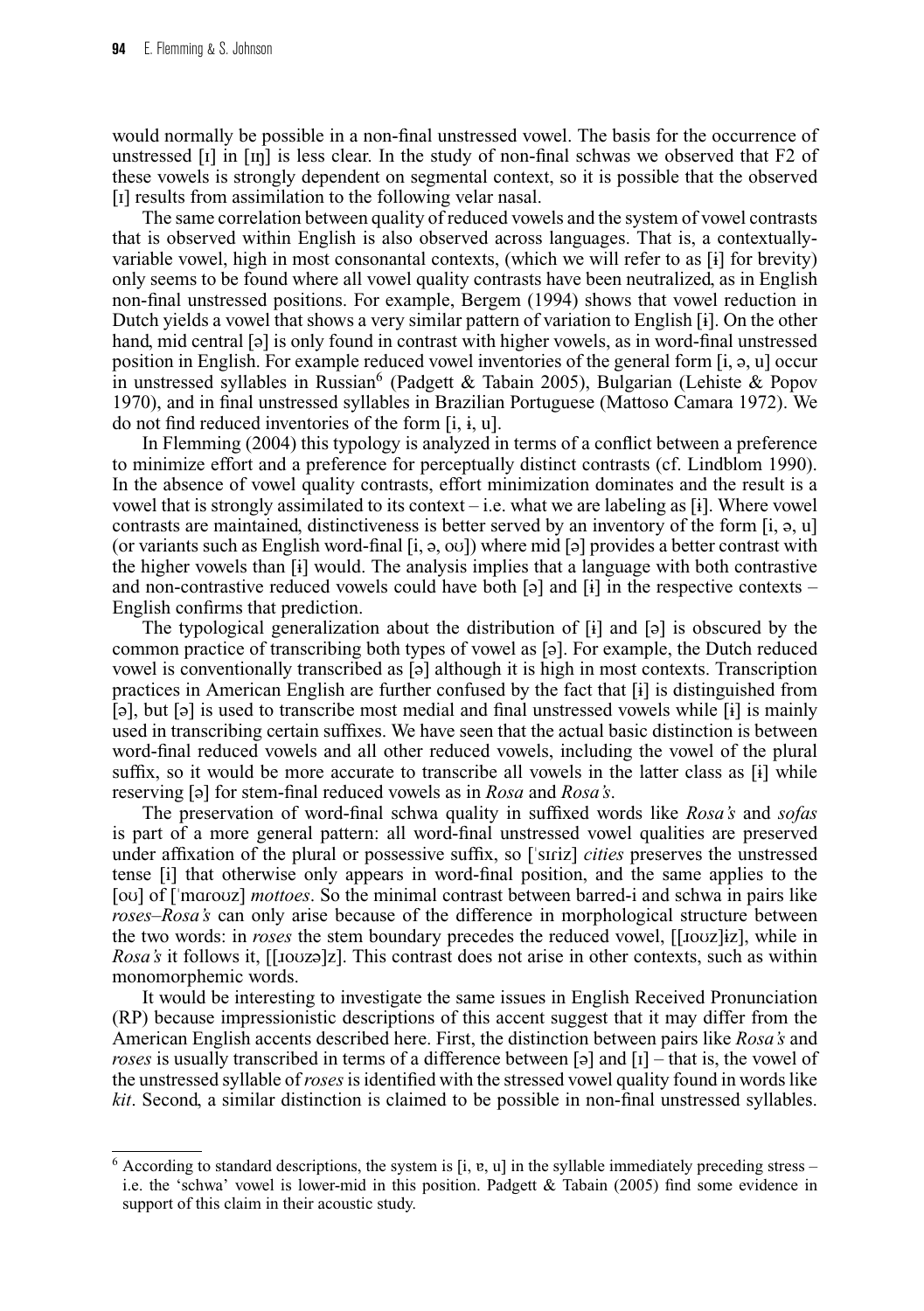Wells (1982: 167f.) argues that RP and other English dialects distinguish unstressed  $\lceil 1 \rceil$  and  $\lceil 5 \rceil$ in pairs such as *Lenin* [lenin] vs. *Lennon* [lenon], and *rabbit* [xx brack] vs. *abbot* [xx bot] (Wells's transcriptions). This distinction is not made in the American accents that we are familiar with, so *Lenin* and *Lennon* are homophonous, for example.

Our impression is that RP has a difference in height between word-final and non-final unstressed vowels, and that the unstressed vowel in words like *Rosa's* approximates the word-final schwa quality as in American English. Experimental investigation is required to determine if the unstressed vowel of words like *roses* is in fact comparable to stressed [I] and thus a more fronted vowel than in American English. As for the existence of a word-internal contrast between unstressed  $[i]$  and  $[\circ]$ , it is difficult to be certain whether the second syllables of *Lenin* and *rabbit* are really unstressed or actually bear secondary stress since secondary stress is possible in a final closed syllable, as in words like *gymnast* ['dzIm, næst] and *proton* ['p<sup>h</sup>]; posses 1972, Hayes 1981). One possible indication that [1] bears some stress in *Lenin* is the fact /m/ in comparable contexts cannot be realized as a syllabic nasal, whereas /´n/ is often realized as a syllabic nasal – compare *Latin* ["lœtIn] and *satin* ["sœtIn] to *button* ['b $\mu$ h and *cotton* ['k<sup>h</sup> ptn]. In any case, preliminary investigation of two speakers who make this distinction suggests that the contrast is primarily in F2 – *Lenin* has a front vowel while *Lennon* has a central vowel, but both vowels are relatively high, so the contrast would be better transcribed as ['lenin] vs. ['lenin]. So this contrast probably differs from that found in *roses* vs. *Rosa's*, but experimental investigation is warranted.

#### **Acknowledgements**

We would like to thank visitors to our poster at the 147th meeting of the ASA in New York, John Esling, Linda Shockey and two anonymous reviewers for helpful comments and questions.

#### **References**

BATES, S. A. R. (1995). *Towards a Definition of Schwa: An Acoustic Investigation of Vowel Reduction in English*. Ph.D. thesis, University of Edinburgh.

BRONSTEIN, A. J. (1960). *The Pronunciation of American English*. New York: Appleton-Century-Crofts. CHOMSKY, N. & HALLE, M. (1968). *The Sound Pattern of English*. New York: Harper and Row.

- FLEMMING, E. (2004). Contrast and perceptual distinctiveness. Hayes, B., Kirchner, R. & Steriade, D. (eds.) *Phonetically-Based Phonology*, 232–276. Cambridge: Cambridge University Press.
- HARRIS, J. (1994). *English Sound Structure*. Oxford: Blackwell.
- HAYES, B. (1981). *A Metrical Theory of Stress Rules*. Bloomington, IN: Indiana University Linguistics Club.
- HAYES, B. (1995). *Metrical Stress Theory: Principles and Case Studies*. Chicago: The University of Chicago Press.
- KAHN, D. (1976). *Syllable-Based Generalizations in English Phonology*. Ph.D. dissertation, MIT.
- KENSTOWICZ, M. (1994). *Phonology in Generative Grammar*. Oxford: Blackwell.
- KENYON, J. S. & KNOTT, T. A. (1953). *A Pronouncing Dictionary of American English*. Springfield, MA: G. & C. Merriam Co.
- KONDO, Y. (1994). Targetless schwa: is that how we get the impression of stress timing in English? *Proceedings of the Edinburgh Linguistics Department Conference '94*, 63–76.
- KREIDLER, C. W. (2004). *The Pronunciation of English: A Course Book*. Malden, MA: Blackwell.
- LABOV, W., ASH, S. & BOBERG, C. (2006). *The Atlas of North American English: Phonetics, Phonology and Sound Change*. New York: Mouton de Gruyter.
- LADEFOGED, P. (2001). *A Course in Phonetics* (4th edn.). Boston, MA: Heinle & Heinle.
- LADEFOGED, P. (2005). *Vowels and Consonants: An Introduction to the Sounds of Languages* (2nd edn.). Malden, MA: Blackwell.
- LEHISTE, I. & POPOV, K. (1970). Akustiche Analyse bulgarischer Silbenkerne. *Phonetica* **21**, 40–48.
- LIBERMAN, M. Y. & PRINCE, A. (1977). On stress and linguistic rhythm. *Linguistic Inquiry* **8**, 249–336.